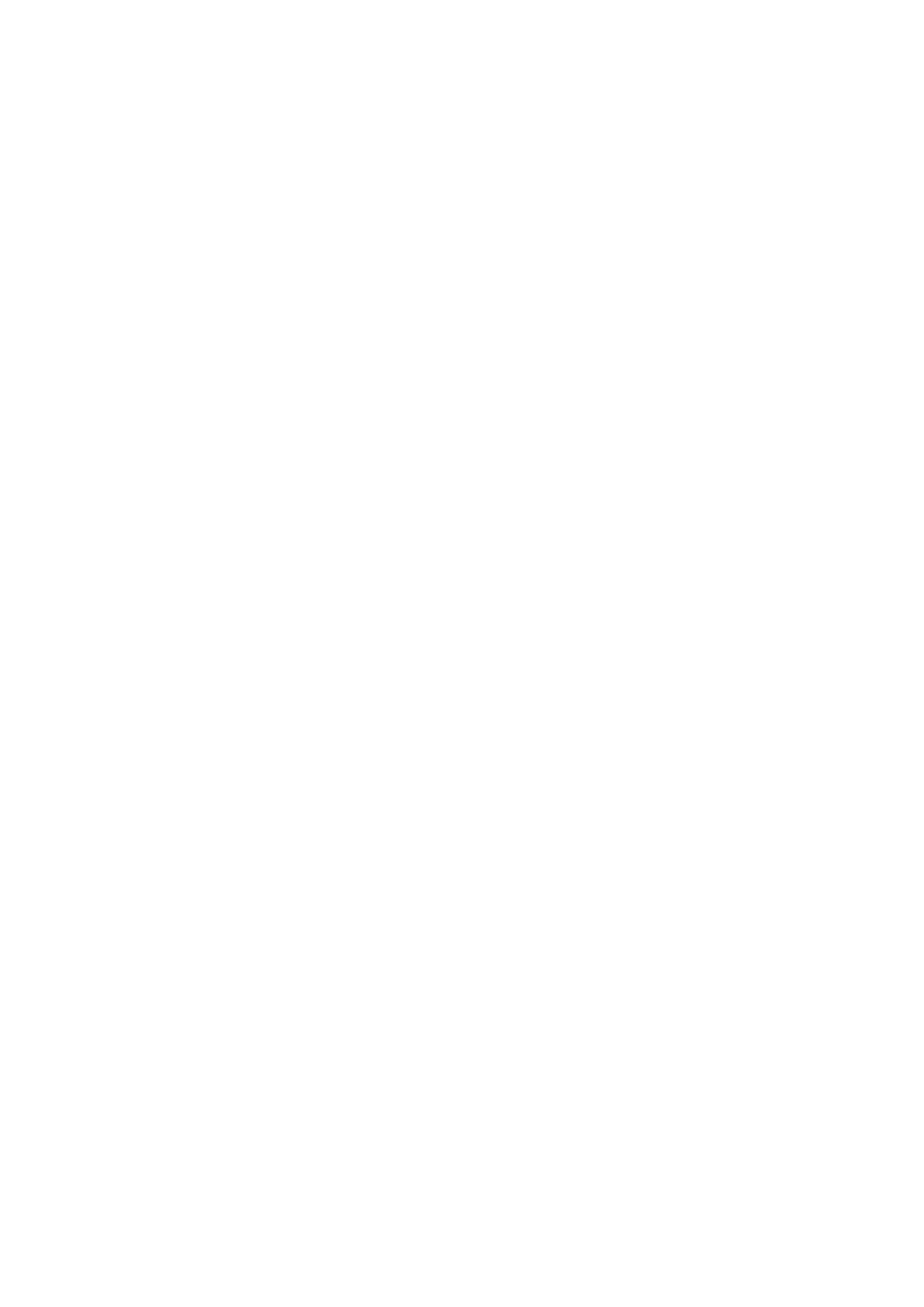**Prospectus Supplement No. 3 to Prospectus Dated December 28, 2005**



## **\$175,000,000 Euronet Worldwide, Inc. 3.50% Convertible Debentures Due 2025**

Common Stock Issuable upon Conversion of the Debentures

This prospectus supplement supplements information contained in the prospectus dated December 28, 2005 relating to the offer and sale from time to time by certain selling security holders of up to \$175,000,000 aggregate principal amount of our 3.50% Convertible Debentures Due 2025 and any shares of common stock issuable upon conversion of the debentures. The terms of the debentures are set forth in the prospectus dated December 28, 2005. This prospectus supplement should be read in conjunction with, and may not be delivered or utilized without, the prospectus and any prior prospectus supplements. This prospectus supplement is qualified by reference to the prospectus, except to the extent that the information in this prospectus supplement supersedes the information contained in the prospectus. The terms of the debentures are set forth in the prospectus.

The securities offered hereby involve significant risks and uncertainties. These risks are described under the caption "Risk Factors" beginning on **page 9 of the prospectus. You should consider these Risk Factors before purchasing these securities.**

The debentures are not deposits or other obligations of a depository institution and are not insured by the Federal Deposit Insurance Corporation, **The Bank Insurance Fund or any other governmental agency.**

Neither the Securities and Exchange Commission nor any state securities commission has approved or disapproved of these securities or determined **if this prospectus is truthful or complete. Any representation to the contrary is a criminal offense.**

The date of this prospectus supplement is April 19, 2006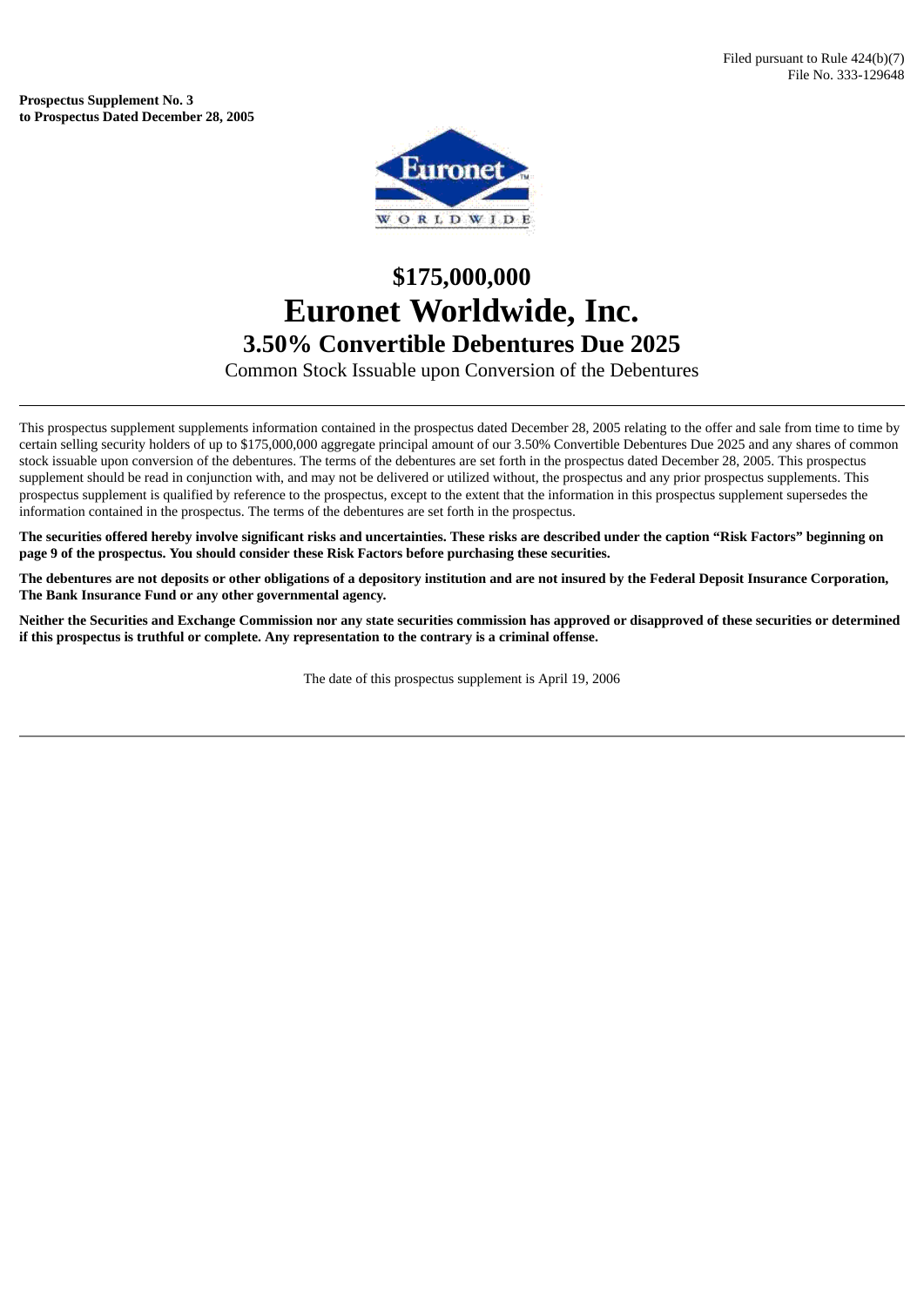## **SELLING SECURITY HOLDERS**

The information in the table appearing under the caption "Selling Security Holders" in the prospectus is modified by adding the information below with respect to persons not previously listed in the prospectus or in any amendments or supplements thereto, and by superseding the information with respect to persons previously listed in the prospectus with the information that is set forth below. The information is based solely upon information provided by or on behalf of the selling security holders set forth below, and we have not independently verified such information.

Except as indicated below, none of the selling security holders set forth below has had any position, office or other material relationship with us or our affiliates within the past three years.

| <b>Name</b>                                                      | Principal<br><b>Amount</b> of<br><b>Debentures</b><br><b>Beneficially</b><br>Owned(\$) | Principal<br><b>Amount</b> of<br><b>Debentures</b><br><b>That May Be</b><br>$Sold(\text{\$})(1)$ | <b>Number</b> of<br><b>Shares of</b><br><b>Common Stock</b><br><b>Beneficially</b><br>Owned(2)(3) | <b>Number of</b><br><b>Shares</b> of<br><b>Common Stock</b><br>That May Be<br>Sold(1)(3) |
|------------------------------------------------------------------|----------------------------------------------------------------------------------------|--------------------------------------------------------------------------------------------------|---------------------------------------------------------------------------------------------------|------------------------------------------------------------------------------------------|
| 1976 Distribution Trust FBO A.R. Lauder/Zinterhoter              | 3,000                                                                                  | 3,000                                                                                            | 74.11                                                                                             | 74.11                                                                                    |
| 2000 Revocable Trust Lauder/Zinterhoter                          | 3,000                                                                                  | 3,000                                                                                            | 74.11                                                                                             | 74.11                                                                                    |
| <b>Alcon Laboratories</b>                                        | 243,000                                                                                | 243,000                                                                                          | 6,002.97                                                                                          | 6,002.97                                                                                 |
| Argentum Multistrategy Fund Ltd.-Classic                         | 160,000                                                                                | 160,000                                                                                          | 3,952.58                                                                                          | 3,952.58                                                                                 |
| Arlington County Employees Retirement System                     | 456,000                                                                                | 456,000                                                                                          | 11,264.84                                                                                         | 11,264.84                                                                                |
| British Virgin Islands Social Security Board                     | 83,000                                                                                 | 83,000                                                                                           | 2,050.40                                                                                          | 2,050.40                                                                                 |
| City and County of San Francisco Retirement System               | 700,000                                                                                | 700,000                                                                                          | 17,292.52                                                                                         | 17,292.52                                                                                |
| City University of New York                                      | 71,000                                                                                 | 71,000                                                                                           | 1,753.96                                                                                          | 1,753.96                                                                                 |
| CNH CA Master Account, L.P.                                      | 5,000,000                                                                              | 5,000,000                                                                                        | 123,518.00                                                                                        | 123,518.00                                                                               |
| <b>Grady Hospital Foundation</b>                                 | 68,000                                                                                 | 68,000                                                                                           | 1,679.84                                                                                          | 1,679.84                                                                                 |
| <b>Independence Blue Cross</b>                                   | 375,000                                                                                | 375,000                                                                                          | 9,263.85                                                                                          | 9,263.85                                                                                 |
| <b>ING Convertible Fund</b>                                      | 1,190,000                                                                              | 1,190,000                                                                                        | 29,397.28                                                                                         | 29,397.28                                                                                |
| <b>ING VP Convertible Portfolio</b>                              | 60,000                                                                                 | 60,000                                                                                           | 1,482.22                                                                                          | 1,482.22                                                                                 |
| McMahon Securities Co., L.P. (5)                                 | 1,000,000                                                                              | 1,000,000                                                                                        | 24,703.60                                                                                         | 24,703.60                                                                                |
| New Orleans Fire Fighters Pension/Relief Fund                    | 41,000                                                                                 | 41,000                                                                                           | 1,012.85                                                                                          | 1,012.85                                                                                 |
| Occidental Petroleum Corporation                                 | 153,000                                                                                | 153,000                                                                                          | 3,779.65                                                                                          | 3,779.65                                                                                 |
| Policemen and Firemen Retirement System of the City of Detroit   | 271,000                                                                                | 271,000                                                                                          | 6,694.68                                                                                          | 6,694.68                                                                                 |
| Pro Mutual                                                       | 446,000                                                                                | 446,000                                                                                          | 11,017.81                                                                                         | 11,017.81                                                                                |
| Radcliffe SPC, Ltd. for and on behalf of the Class A Convertible |                                                                                        |                                                                                                  |                                                                                                   |                                                                                          |
| <b>Crossover Segregated Portfolio</b>                            |                                                                                        |                                                                                                  |                                                                                                   |                                                                                          |
| The Grable Foundation                                            | 42,000                                                                                 | 42,000                                                                                           | 1,037.55                                                                                          | 1,037.55                                                                                 |
| Topaz Fund (4)                                                   | 5,000,000                                                                              | 5,000,000                                                                                        | 123,518.00                                                                                        | 123,518.00                                                                               |
| Trustmark Insurance                                              | 174,000                                                                                | 174,000                                                                                          | 4,298.43                                                                                          | 4,298.43                                                                                 |

(1) Because a selling security holder may sell all or a portion of the Debentures and common stock issuable upon conversion of the Debentures pursuant to this prospectus, no estimate can be given as to the number or percentage of Debentures and common stock that the selling security holder will hold upon termination of any sales.

- (2) Includes shares of common stock issuable upon conversion of the Debentures.
- (3) The number of shares of our common stock issuable upon conversion of the Debentures assumes a holder would receive the maximum number of shares of common stock issuable in connection with the conversion of the full amount of Debentures held by such holder at the initial conversion rate of 24.7036 shares per \$1,000 principal amount of Debentures. This conversion rate is subject to adjustment as described under "Description of the Debentures — Conversion Rights" in the prospectus. Accordingly, the maximum number of shares of common stock issuable upon conversion of the Debentures may increase or decrease from time to time. Under the terms of the indenture, fractional shares will not be issued upon conversion of the Debentures; cash will be paid in lieu of fractional shares, if any.